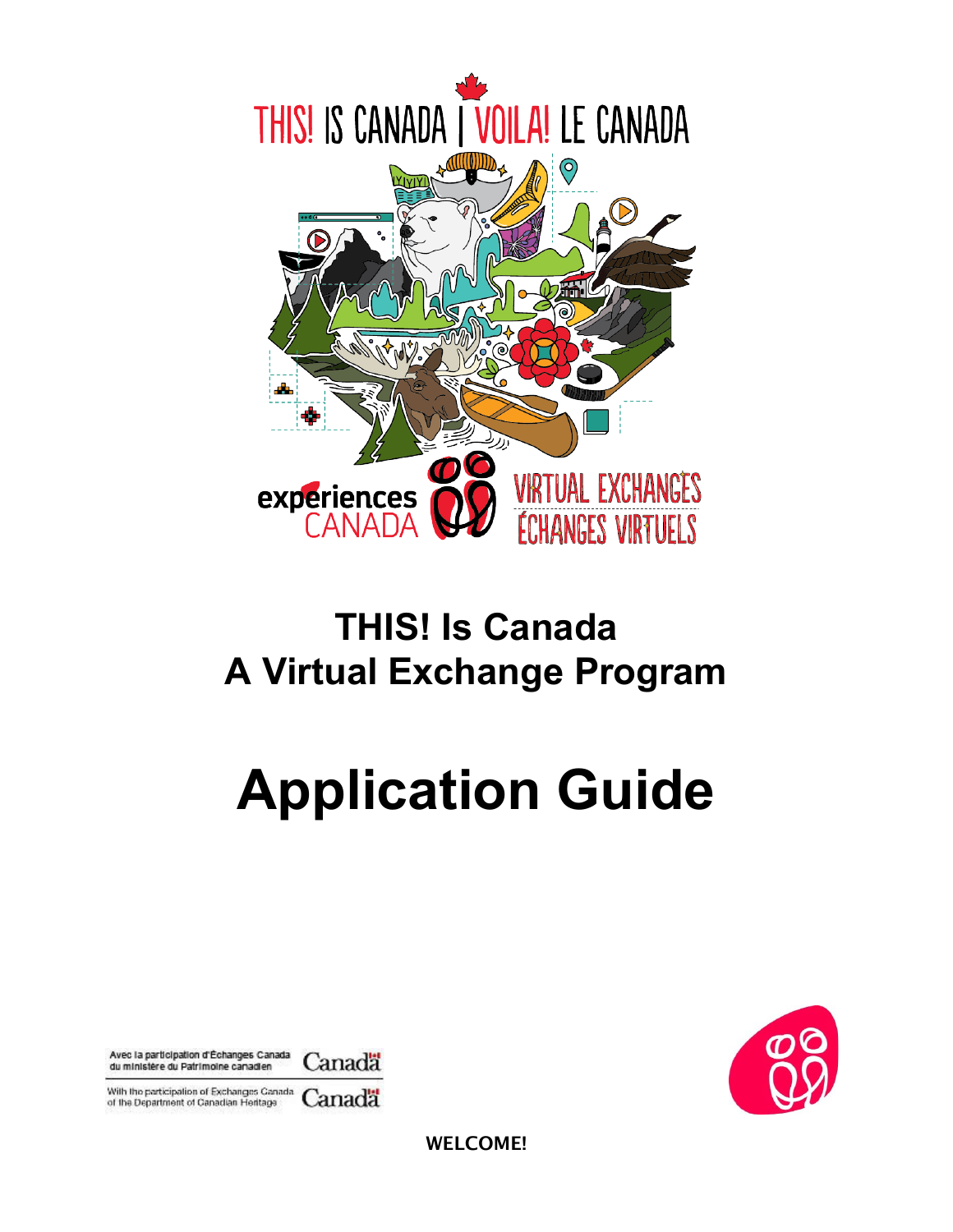

Experiences Canada virtual exchange program THIS! Is Canada! connects young people and encourages them to virtually discover the diverse history, geography, languages, cultures and ways of life that shape our country.

It's a fun, engaging online activity designed for youth from Grade 7 – 12. It can support social studies, languages, and creative studies curricula. Each activity unit is designed with the flexibility to permit teachers/parents-guardians to assign it as an individual or small group work respecting social distancing protocols, with the majority of tasks completed online.

Experiences Canada virtual exchanges are intended to reach all Canadian youth, either school groups or youth affiliated with a recognized community organization or individual participant.

All the stages of a virtual exchange provide participants with an opportunity to become familiar in both communities, strengthen national identity, develop a greater understanding of Canadian history and heritage and make connections with youth from another part of Canada.

To apply for an Experiences Canada exchange, please [visit our website.](https://experiencescanada.ca/virtual-exchanges/)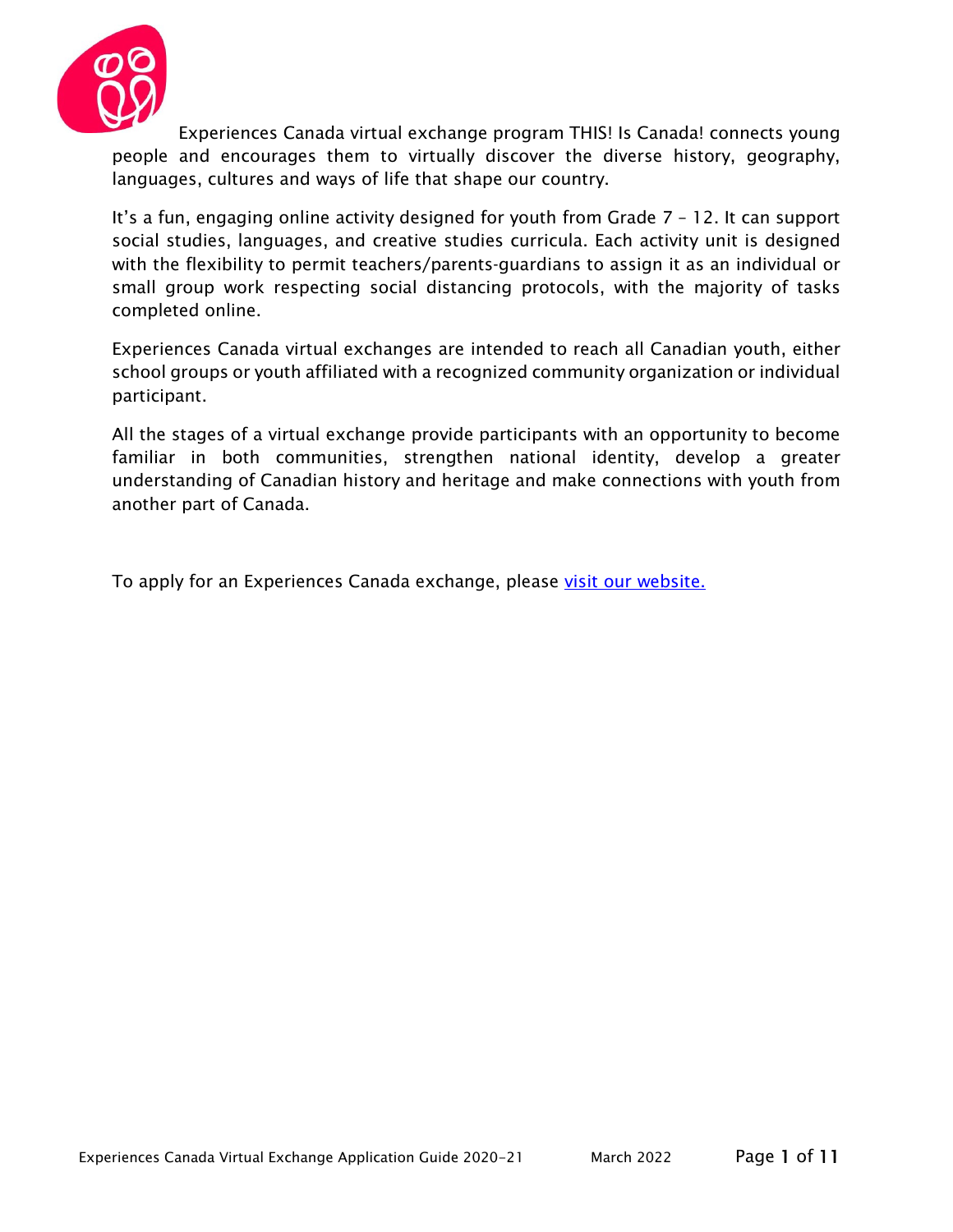

Experiences Canada virtual exchange program THIS! Is Canada, connects youth virtually across Canada through a series of projects and activities that encourages them to discover the diverse history, geography, languages, cultures and ways of life that shape their communities and our country. It is a unique opportunity to participate in a national project and for youth to connect across Canada at a time when travels may not be possible. It offers a prelude experience for groups interested in participating in an in-person exchange the following year or in the future.

- 1. Each virtual exchange participant will contribute to the creation of an interactive map of Canada.
- 2. Contribute to increased knowledge and understanding of Canada among Canadian youth, by enabling them to learn about the history, heritage, geography, industry, institutions, cultures, communities, Indigenous perspectives, and languages;
- 3. Help young Canadians connect to one another and create linkages, across the country and between groups, thereby helping to strengthen the fabric of Canadian society;
- 4. Develop Canadian identity and a sense of belonging to Canada among youth by enhancing their appreciation of both the diversity and the shared aspects of the Canadian experience.

# ELIGIBILITY

- Youth participants are enrolled in a school group or a recognized community organization in Canada;
- Individual youth age 12 17 with parental approval
- Groups of 30 youth between the ages of 12 and 17 who reside in Canada,
- Participants can sign-up to the virtual exchange program more than once.
- Participation to the virtual exchange does not affect youth participation to the In-Person exchange program.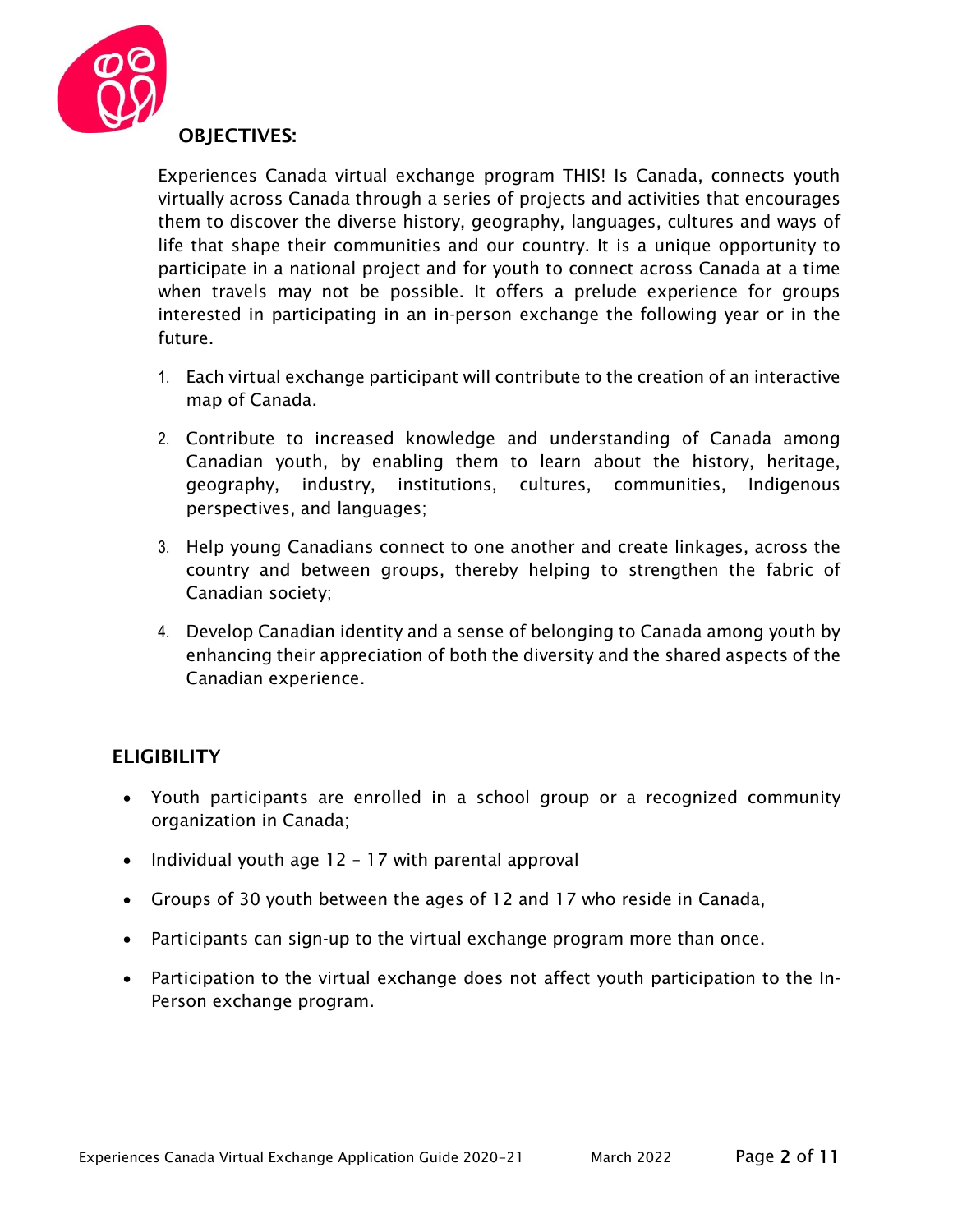

# EXCHANGE GUIDELINES

- Each group or individual participant have the opportunity to choose from up to nine different activity units. The topics are: Daily life, Economy, History, Indigenous Perspectives, Geography/environment, Arts and Culture, Entrepreneurship, Second Language and Climate change.
- Each activity unit is designed with the flexibility to permit teachers, parents/guardians to assign modules as individual or small group work respecting social distancing protocols, with the majority of tasks completed online.
- Each module can easily be integrated within existing curriculum, and includes assessments and larger questions to help guide teachers/educators-parentsguardians.
- Each activity unit challenges youth to create a specific media product (i.e. a video, a photo gallery, a website.) showcasing their communities;
- Participant(s), first share their creation with their twins through an online meeting scheduled in real time using the school or home approved platform (I.e. Zoom, Google hangout...etc.);
- The media products created by the youth will then populate a virtual interactive Map entitled; This! Is Canada, available from Experiences Canada's website, highlighting all participating communities, and offering other visitors a Virtual tour across Canada.
- The modules are to be completed at the participants' own pace although the youth media products must all be submitted by the organizer to Experiences Canada .
- The media products created by youth must be branded as an Experiences Canada project. Experiences Canada provides templates for each modules/topics.
- All participants will be invited to complete a survey.
- Students are encouraged to use their own original content. When they are using third party content, students must seek permission from authors. If permission is not granted by original creator, the project will not be eligible for submission due to copyright laws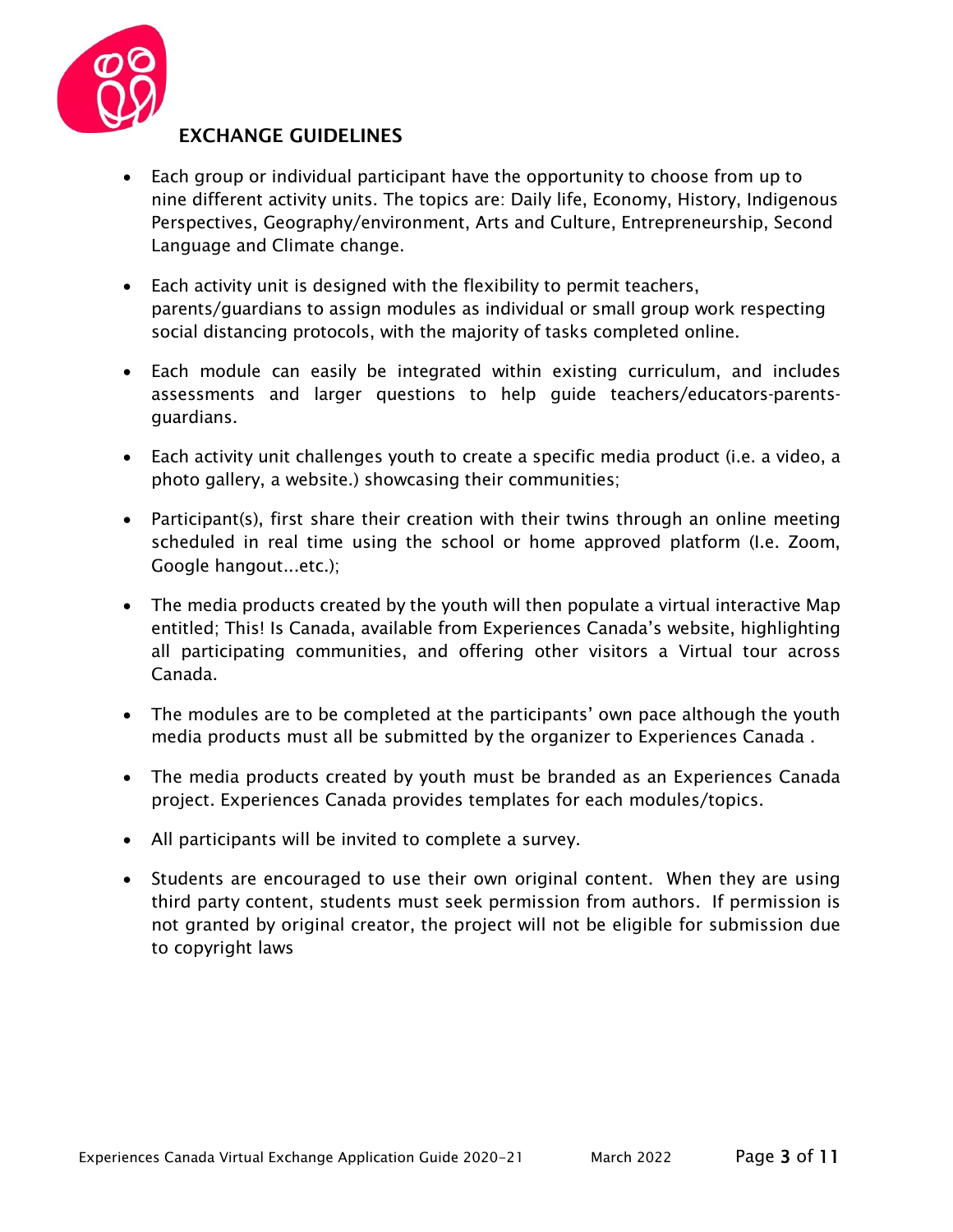

# VIRTUAL EXCHANGE PROCESS

Once a group is twinned, the organizers will receive a Notification email with the twins' contact information, inviting the organizers to discuss the possibilities of a virtual exchange between their communities.

The exchange project will be confirmed, when both applicants accept the offer of twinning presented to them, and submit their Acknowledgement of Organizer, their participant fee(s) and Agreement.

Once the exchange is confirmed, organizers will have access to a secure portal on our website where youth participants can be registered. Here, they will have access to the Virtual Exchange Teachers-Parents Guide which includes an overview of the program; Participants Guidelines and Permissions and Module-by-Module Instructions including technical specifications for media products as well as the log on information to our Online Learning System Talentlms via which the modules will be delivered to the youth participants. Templates, examples and step-by-step guidelines are provided for each unit/topic.

Selections (twinnings) are determined based on the following factors:

- Experiences Canada will identify compatible participant(s)/groups based on demographics (ages, gender balance, size of group, etc.);
- And similar goals or interests;
- Alternatively, groups or individual participants who have connections across the county can ask to be paired together.

# VIRTUAL EXCHANGE MODULES

#### 1. Daily Life

This module will introduce the virtual exchange program and start the journey for youth to make connections between their own communities and their twins. Participants will begin with ice breaker activities, then focus on defining identity and community and preparing information about their community to present to their twin – Where's their favorite place to eat, to hang out, what music they like, etc.

Activity: Youth will create a Kahoot quiz or a short video showcasing their community.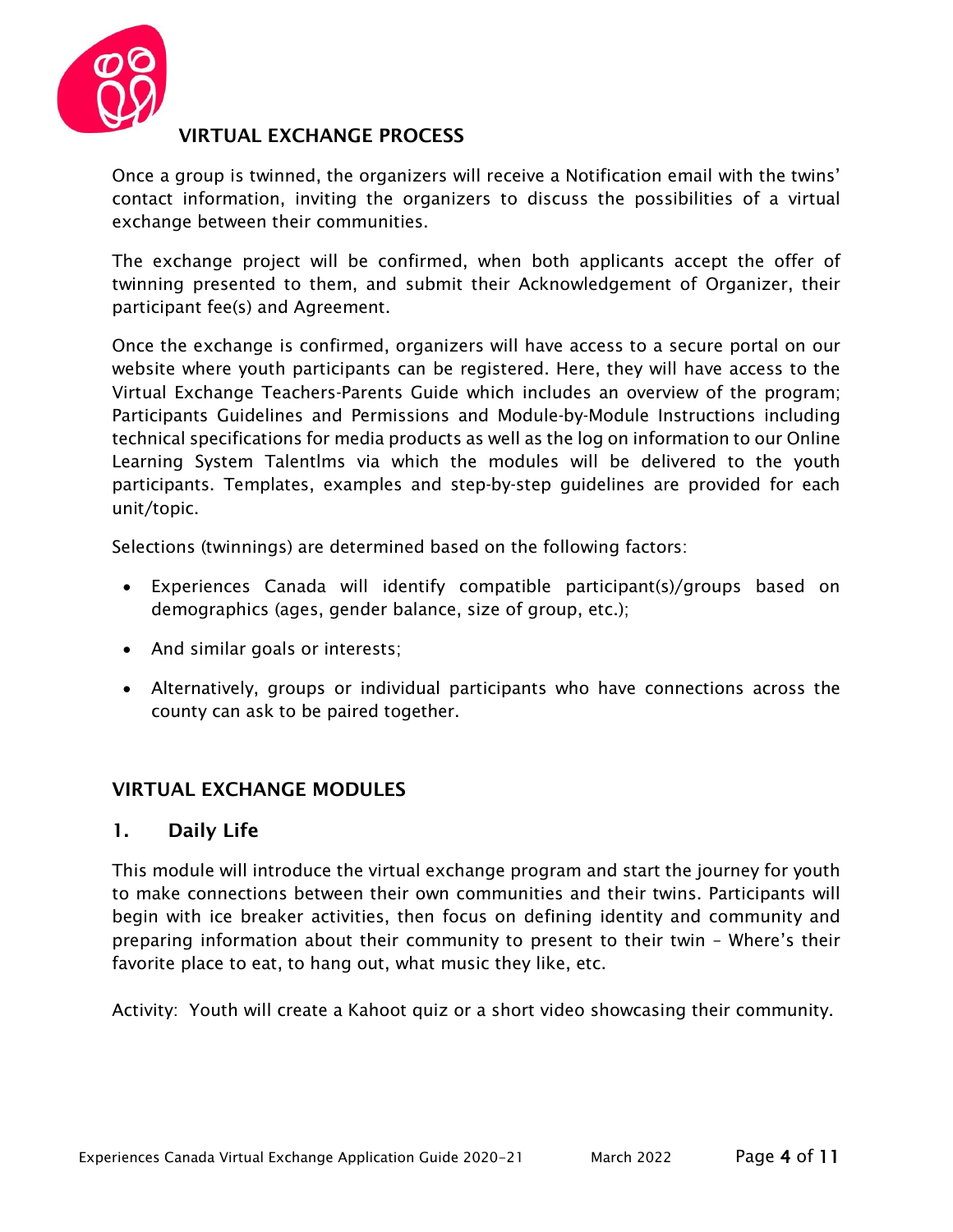

#### 2. History

This unit will foster an understanding of the diverse individuals, groups and institutions within community. Youth will develop an understanding of significant people, events and places in the past that have helped shape their community and their twins' community. Youth will gain an appreciation for the reality that every community has many histories to explore. Within this module, students will learn about who has come before them and how times have changed.

Activity: Youth will create a short photo gallery with captions to share some of the historic people, events, and places within their community.

#### 3. Geography

In this module, youths will be encouraged to get outside and explore their natural environment. The unit will help them explore the unique natural characteristics of their community; consider Indigenous worldviews about the interconnectedness of all living things, and the impact of human activity on their local environment. Students will reflect on why it is important to connect to the environment and consider their responsibility with the natural environment.

Activity: Youth will create a map featuring natural characteristics in their community or graph human activity that has impacted their natural environment.

#### 4. Economy

This unit will help youth develop an understanding of economic concepts and how various industries and roles work together to shape our regional and national economies. The unit will also encourage youth to explore their own future opportunities by reaching out to local business and industry leaders to learn about their jobs and how they got started. Youth will be encouraged to determine an employment of interest and research the steps involved that will lead to their preferred profession.

Activity: Youth will create short documentaries featuring (Zoom) interviews with business and/or government leaders about economic challenges and opportunities in their community.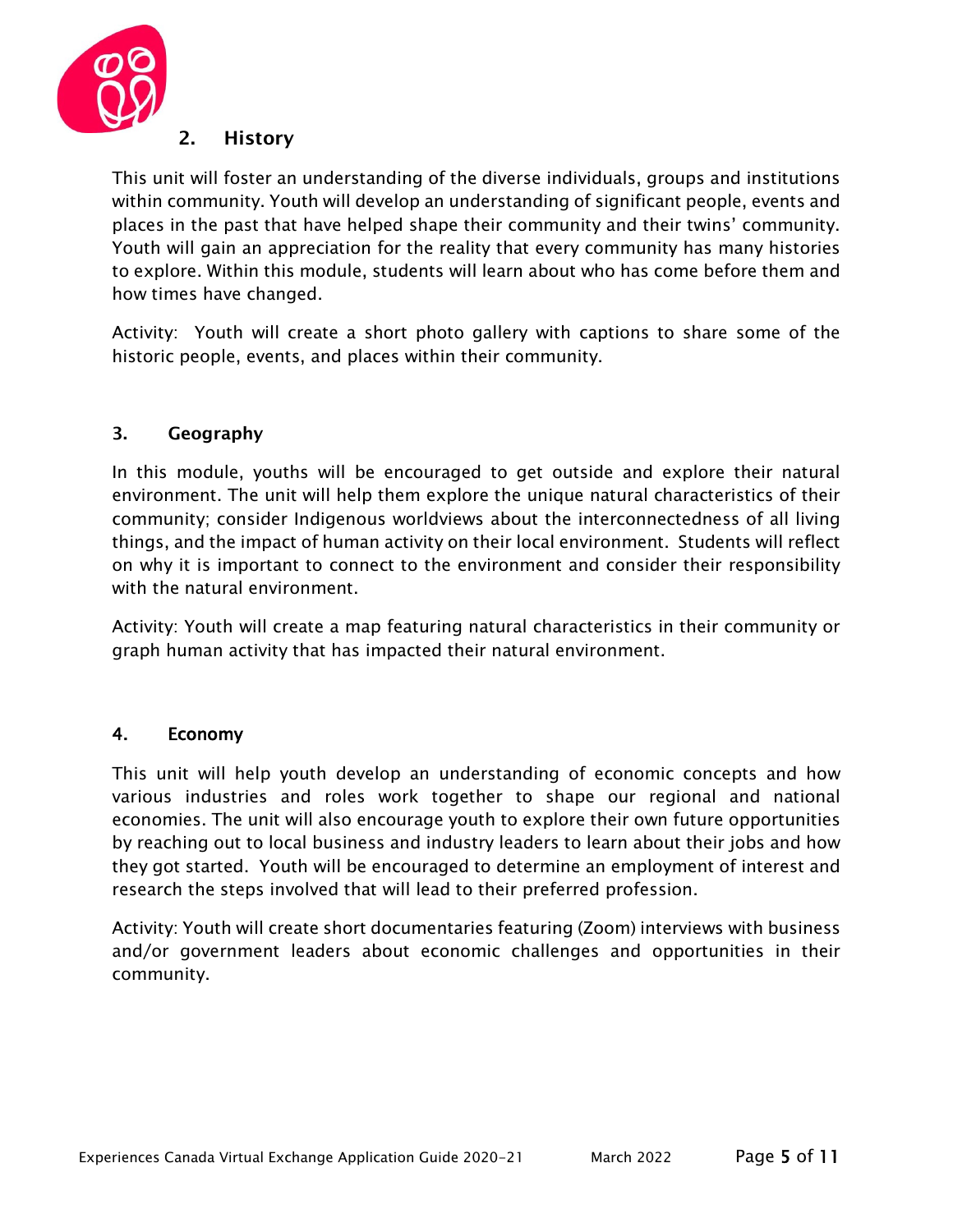

#### 5. Indigenous Perspectives

This activity will develop understanding of the important relationship between language, customs and culture and identity; strengthen pride and awareness about First Nations, Métis or Inuit communities, increase understanding of Indigenous worldviews, and help youth become more familiar with treaties and land claims across Canada. Youth will be asked, "What does it mean to be a treaty person?" By exploring this question, non-Indigenous and Indigenous youth will better understand the relationship between Indigenous people and Canada.

Activity: Youth will create a Slideshow highlighting the language, culture, and leadership of their own, or local First Nations, Métis and Inuit communities.

#### 6. Art and Culture

This unit will support and encourage youth's artistic expression and/or the exploration of their community through an artistic lens. Youth will be encouraged to create their own art projects that reflect on their community and their cultural identity and/or research historic and contemporary artists in dance, music, theatre and literature that have helped shape their community's identity.

Activity: Youth will create a website featuring local art and artists (could be all or any one of visual, dance, music, written; or create a gallery of their own works).

#### 7. Entrepreneurship

In this module, youth will learn about entrepreneurs in their community and find out how innovation has impacted the various goods and services across Canada

Activity: Youth will create a Google slide or PowerPoint featuring a local or national entrepreneur, or conduct a video interview with a local entrepreneur.

#### 8. Second Language

In this module, youth will practice/share their second language in greater depth with their twin, and put that practice to the test with a fun activity.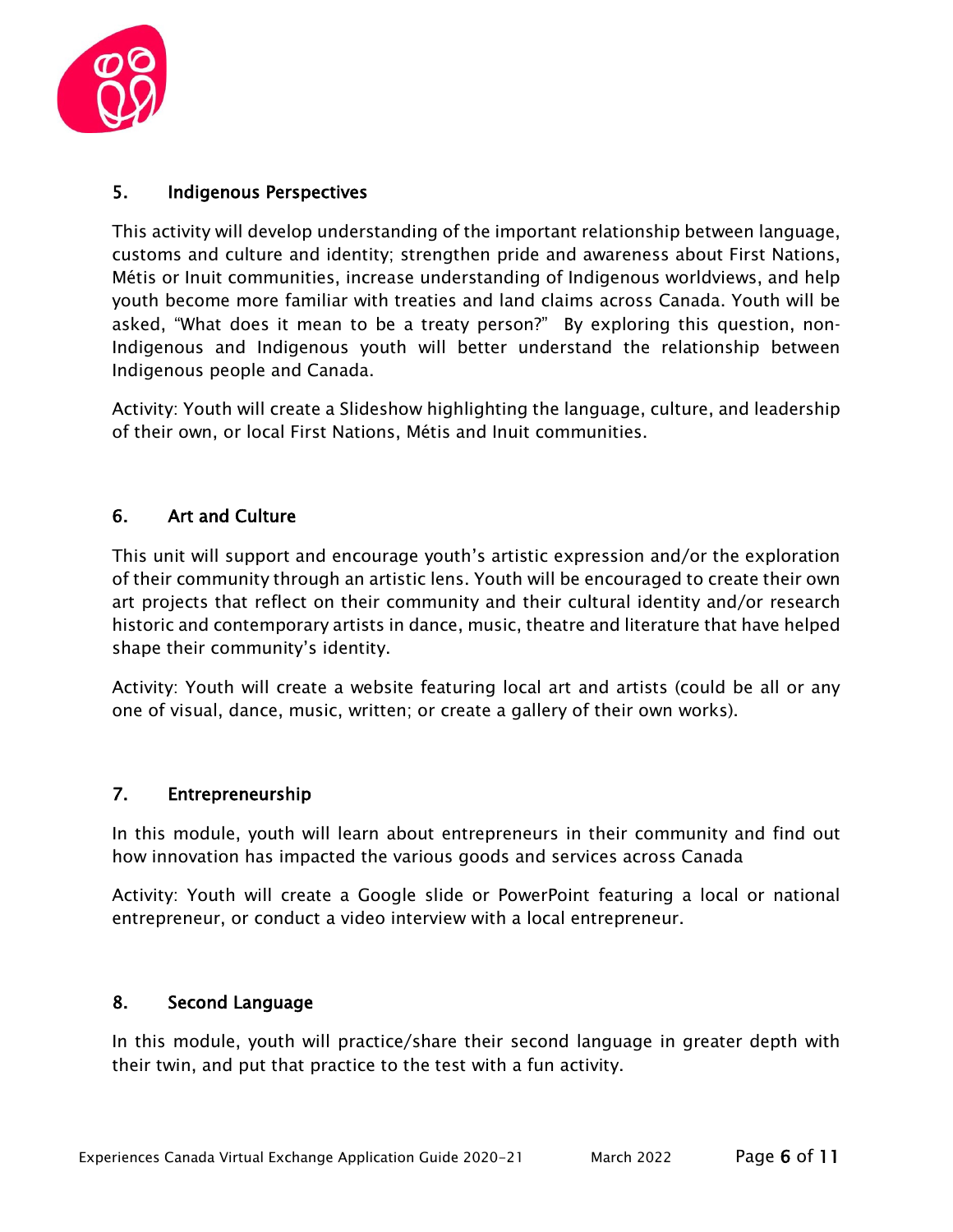

Activity: Youth will write a magazine/newspaper travel article in their second language promoting their community as a desired travel destination, or if your twin does not speak your second language, create a booklet of common words or sayings – unique to your community or culture and share with your twin.

# 9. Climate Change

In this module, youth will learn about civic action and solutions for combatting climate change in their community.

Activity: Youth will create a poster that includes how to reduce emissions, or energysaving techniques for their house or create an infographic about climate action that would engage the students in their school

\*\*\*\*

APPLY [HERE](https://experiencescanada.ca/online-application-form/) to access the Virtual Exchange Teachers-Parents Guide, which includes Module-by-Module Instructions including technical specifications for media Products and templates; as well as the log on information to our Online Learning System.

# KEYS FOR A SUCCESSFUL VIRTUAL EXCHANGE

#### 1. Define Your Objectives

Virtual exchanges are a unique way for youth to connect across Canada and learn about Canadian history and heritage, cultural diversity, industry, rural and urban life or improve their second language at a time when travels may not be possible. With clear objectives, the Experiences Canada staff will be able to twin you according to your main theme (for example practice a  $2^{nd}$  language or learn about indigenous perspectives).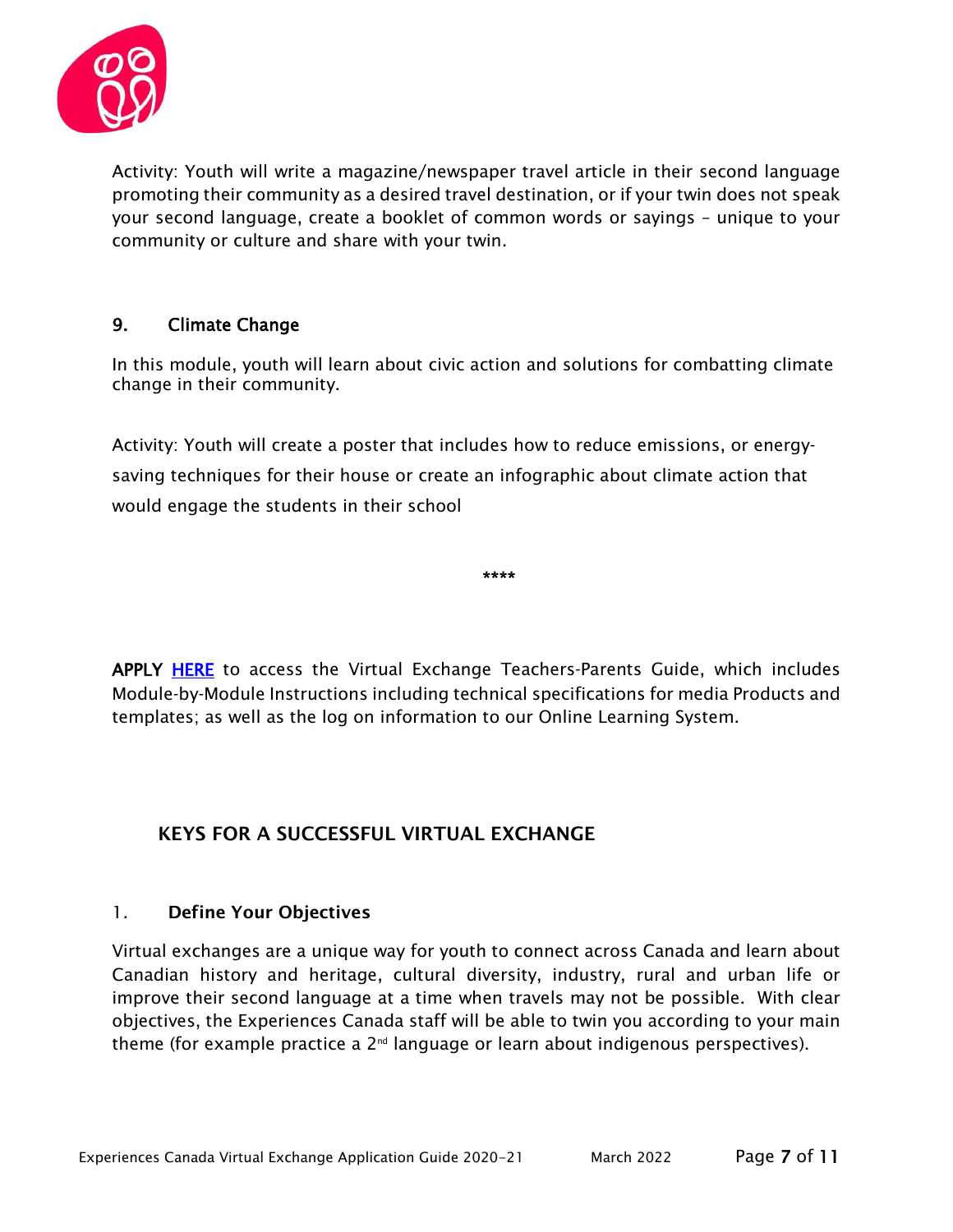

#### 2. Select Youth Participants

The organizer is responsible for the selection of participating youth.

#### 3. Your Twin

Experiences Canada will find a group or individual participant that shares your interests and demographics. If you would like to be twinned with a specific group or participant, please identify this on the Application Form in the "pre-twin" section. Once we find a twin, the group organizers will be notified by email.

#### 4. Planning your Exchange

Organizers should select the number of modules they would like to complete; and chose the topics that are of interest to them. Groups and individual participants select the number of modules to complete and chose the topics. Virtual participants will be given priority if applying, later on, to participate in the In-person program.

Educators, youth groups or individuals may alternatively choose to do any one or all six units; and they can choose between having their whole group work on one or more unit, or, dividing their class into smaller teams, with each group responsible for completing a specific unit.

Organizers set the pace to complete each modules; Participants can work at their own pace.

#### 5. Continue to Communicate

Organizers should encourage continued interaction between the participants in order to promote lasting links between participants and their communities.

# COSTS

#### The Group pays for:

- Participation fee of \$100 per group;
- Or \$ 10 per individual participant;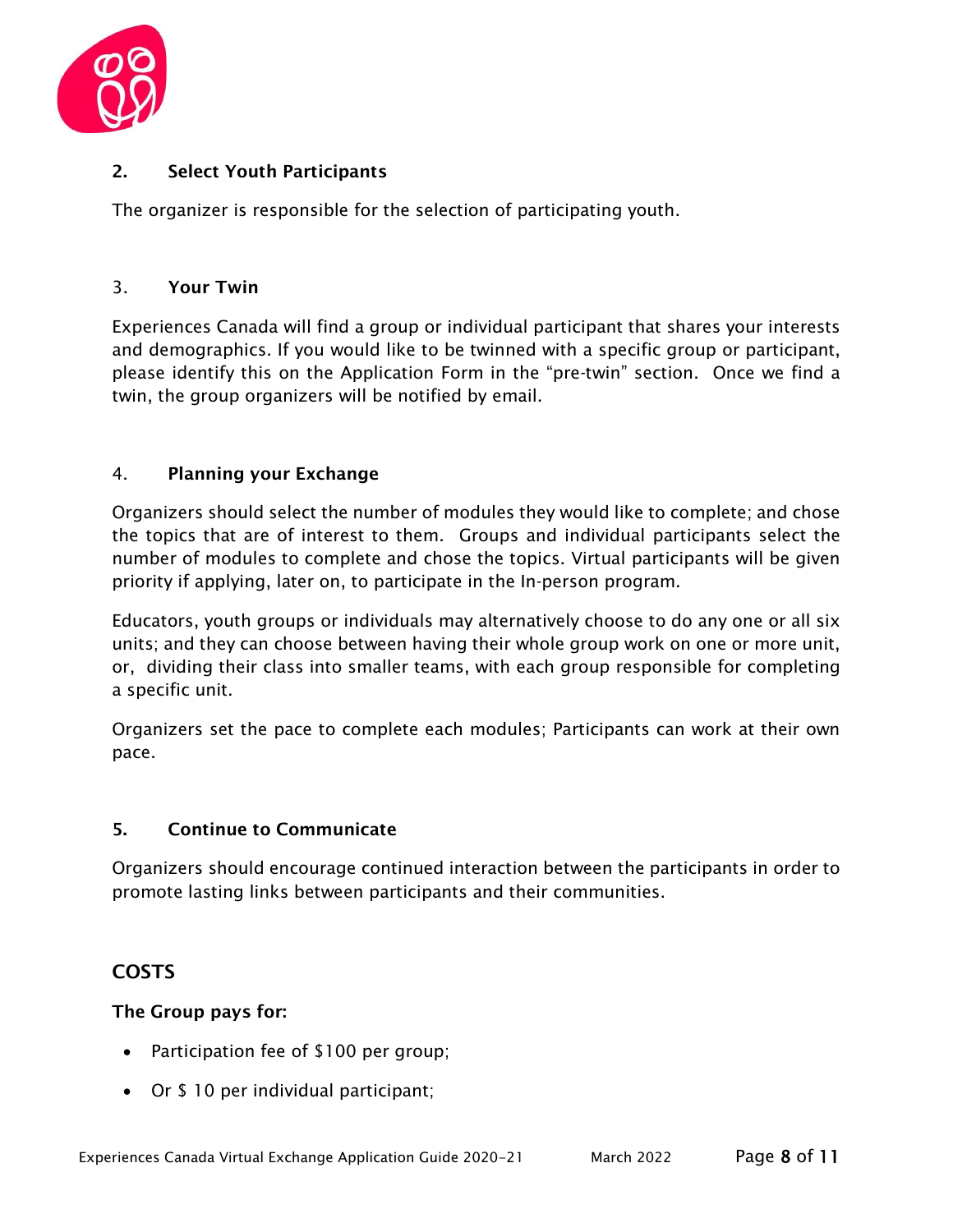

• Virtual or electronic costs to produce youth media products.

Experiences Canada generously supported through The Government of Canada – Exchanges program funds the costs related to the design, production and delivery of the program.

# A PROGRAM FOR ALL CANADIAN YOUTH

Experiences Canada encourages and supports the participation of all Canadian Youth to participate in an exchange, including youth from the following groups:

#### Youth with Special Needs or Disabilities

A person with Special Needs or Disabilities is defined as a person with a long-term physical condition, mental condition, or health problem who is limited with respect to functions in the home, in school or other activities and/or requires special assistance to perform daily functions.

#### Youth from Low-Income Households

A person who lives in a household earning less than the low income cut-off as defined by Statistics Canada is considered to be from a low-income household.

#### Visible Minority Youth

A visible minority youth is defined as an individual, other than an Indigenous person, who is non-Caucasian in race or non- white in colour.

#### Indigenous Youth

Indigenous is considered as First Nations, Métis or Inuit peoples.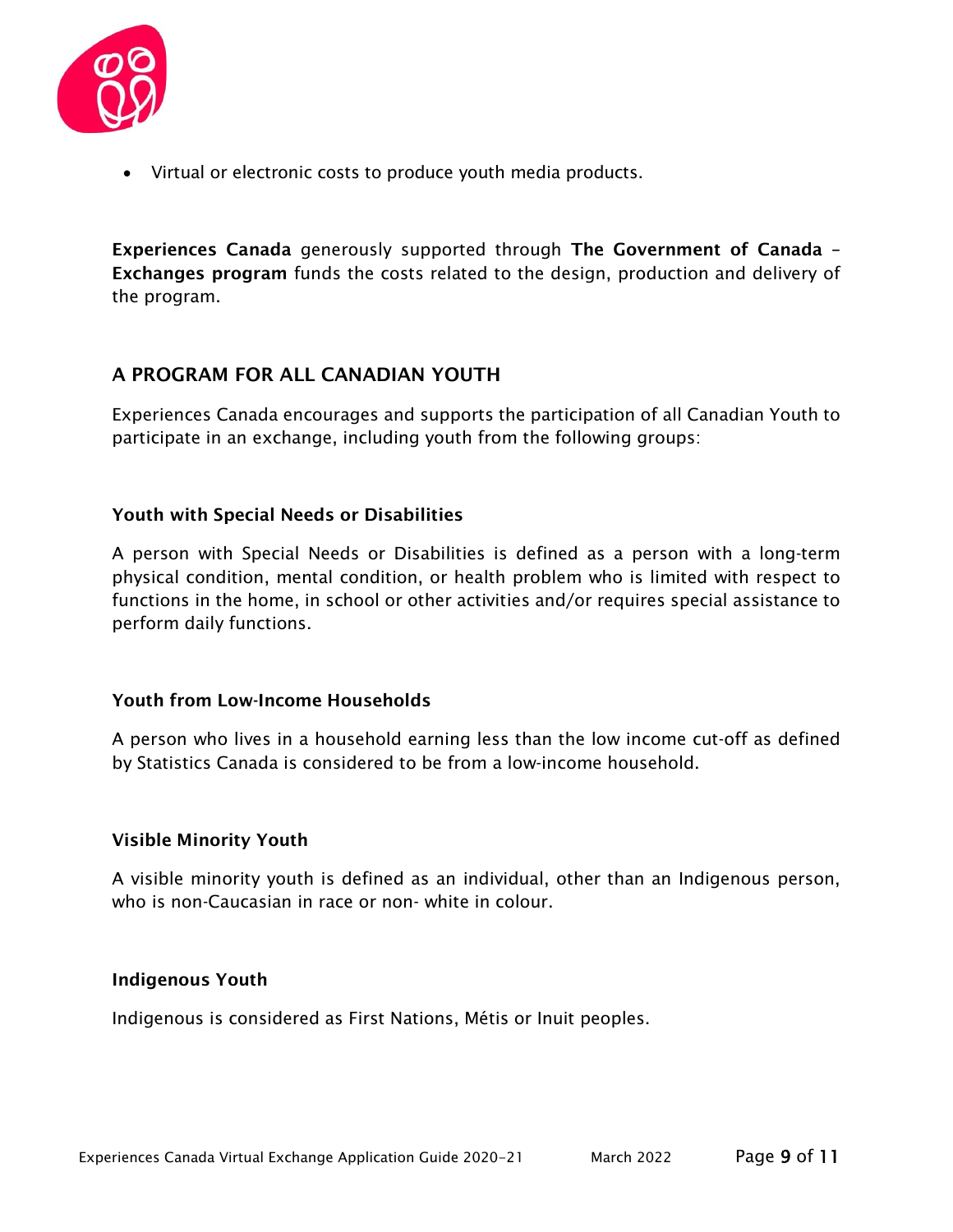

#### Youth from Rural or Isolated Areas

A person who lives in a community with a population of less than 10,000 is considered to be from a rural or isolated community.

# ROLES AND RESPONSIBILITES

#### 1. Organizers

As the designated representative for the school/organization, or as a parent-guardian of an individual participant, you are responsible to:

#### Taking the lead in planning and organizing the exchange

- Submit an application and communicate with Experiences Canada representative;
- Select the youth participant(s);
- Return your participation fee(s), Acknowledgement of Organizer and Agreement by the established timeline;
- Confirm that a police vulnerable sector check will be obtained for every person aged eighteen (18) or older who will participate **directly** in the virtual Exchange, including the Group Organizer and the Parent/Guardian of youth participating individually;
- Take measures to ensure participants are aware of the appropriate use of technology and internet safety;
- Ensure youth involvement with the activities and creation of the media products;
- Send all youth media products to your Experiences Canada coordinator, preferably by June  $1^{st}$ ;
- Ensure that the media products are branded as an Experiences Canada project;
- The organizer is responsible for disciplinary related matters (if applicable);
- Encourage youth participants to complete the Exchange surveys.